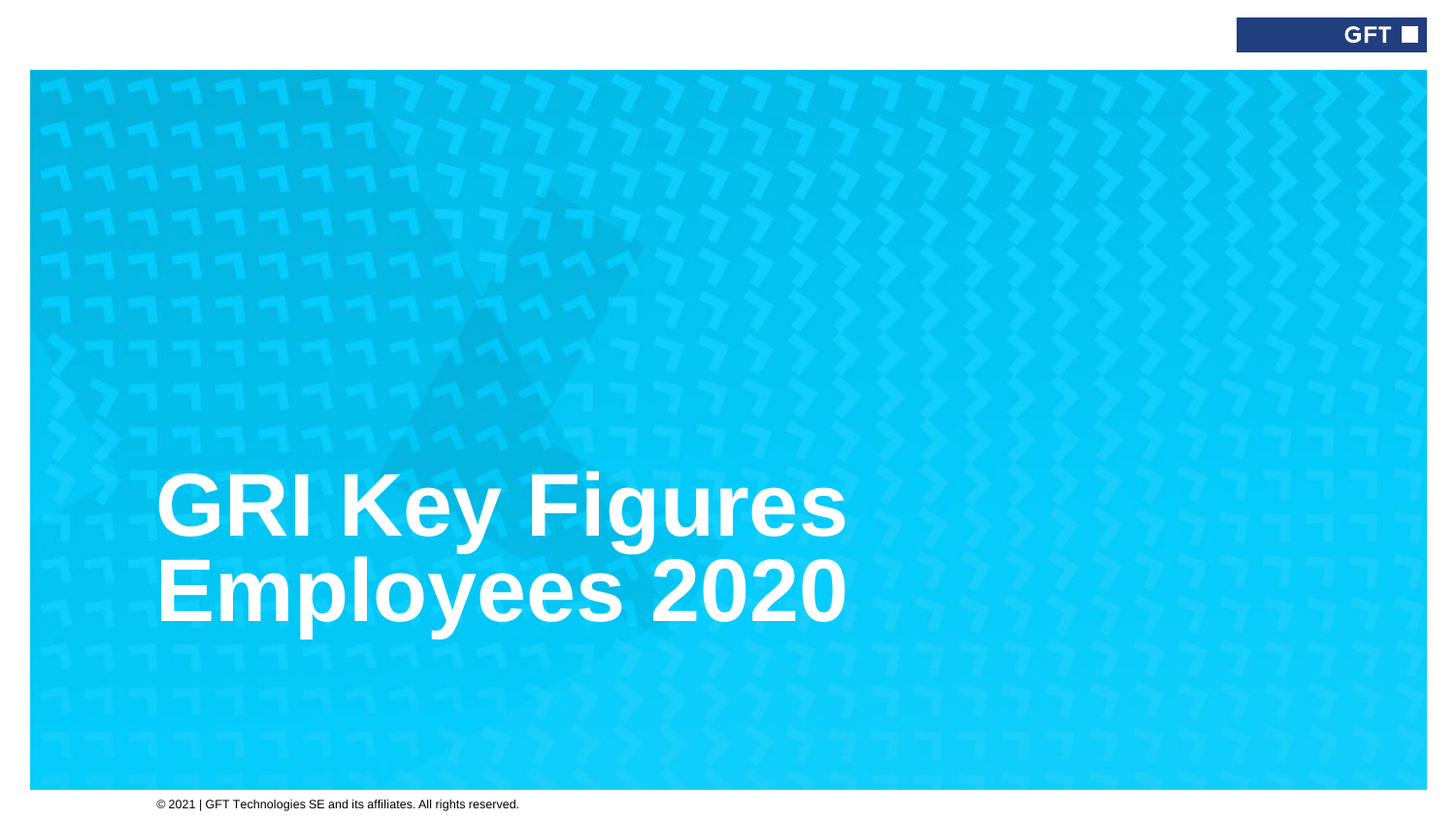### **GRI SRS 102-8 (2016) Information on employees and other workers**

| <b>Total work force</b> |       |       |       |  |  |  |
|-------------------------|-------|-------|-------|--|--|--|
|                         | 2020  | 2019  | 2018  |  |  |  |
| FTE.                    | 5.986 | 5.242 | 4.875 |  |  |  |
| <b>Heads</b>            | 6.172 | 5.461 | 4.872 |  |  |  |

| in $%$                   | 2020 | 2019 | 2018 |
|--------------------------|------|------|------|
| Proportion of work force |      | 3    |      |
| thereof women            | 50   | 29   | 29   |
| thereof men              | 50   |      |      |

**Employees with temporary contracts\*** 

|  |  |  |  |  |  | Part time rates in the GFT Group |
|--|--|--|--|--|--|----------------------------------|
|--|--|--|--|--|--|----------------------------------|

| in $%$                                                            | 2020 | 2019 | 2018 | in $%$                                                                | 2020 | 2019           | 2018 |
|-------------------------------------------------------------------|------|------|------|-----------------------------------------------------------------------|------|----------------|------|
| Proportion of total work force                                    | 5    |      | 7    | Proportion of all managers                                            | 2    | $\overline{2}$ | 2    |
| thereof women                                                     | 62   | 65   | 70   | thereof women                                                         | 43   | 33             | 57   |
| thereof men                                                       | 38   | 35   | 30   | thereof men                                                           | 71   | 67             | 43   |
| Proportion of female staff (in relation to<br>total female staff) | 11   | 17   | 18   | Proportion of female managers (in relation to<br>all female managers) | 3    | 5              |      |
| Proportion of male employees (in relation<br>to total male staff) | 2    | 3    | 3    | Proportion of male managers (in relation to all<br>male managers)     |      | 2              |      |

\* The data were collected for the 5 largest GFT Group companies (Brazil, Germany, Italy, Poland, Spain). They represent over 80% of the GFT work force.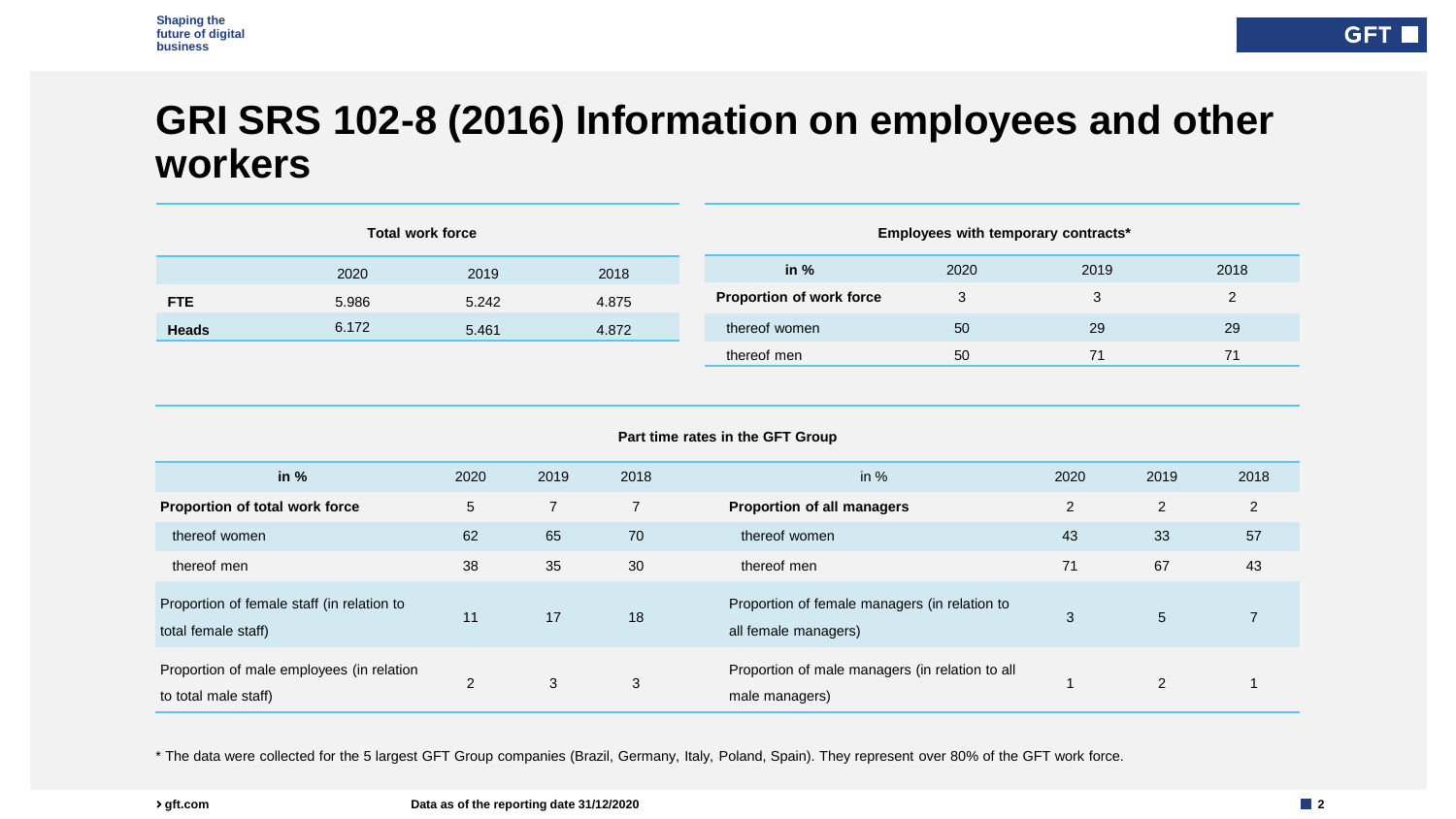## **Parental leave, health rate, trainings**

#### **GRI SRS 401-3 (2016) Parental leave\***

|                              | 2020 | thereof | thereof | 2018 | thereof | thereof | 2017 | thereof | thereof |
|------------------------------|------|---------|---------|------|---------|---------|------|---------|---------|
|                              |      | women   | men     |      | women   | men     |      | women   | men     |
| Total number of employees on | 308  | 117     | 191     | 234  | 82      | 152     | 247  | 82      | 168     |
| parental leave (headcount)   |      |         |         |      |         |         |      |         |         |

#### **GRI SRS 403-2 (2016) Sick leave rate (in %)\***

| 2020 | 2019       | 2018 |
|------|------------|------|
| 3.8  | ? ຂ<br>o.o | 4.3  |

#### **GRI SRS 404-1 (2016) Average hours of training per year per employee**

| 2020    | 2019** | 2018** |
|---------|--------|--------|
| ?<br>ےر |        | ົ<br>~ |

\* The data were collected for the 5 largest GFT Group companies (Brazil, Germany, Italy, Poland, Spain). They represent over 80% of the GFT workforce.

\*\* No data for Poland, the data includes the companies in Brazil, Germany, Italy and Spain. They represent 73% of the GFT workforce.